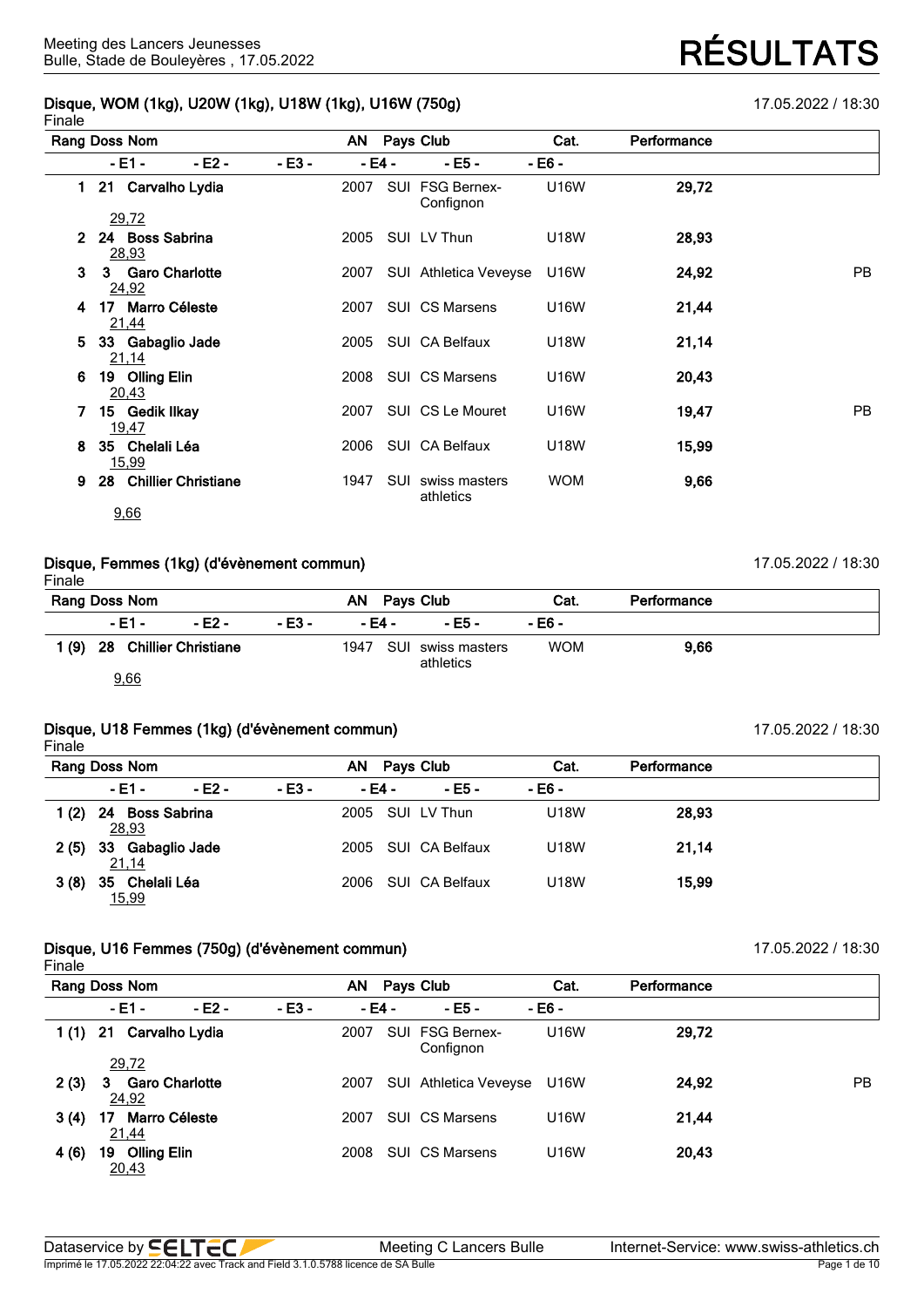### **Disque, U16 Femmes (750g) (d'évènement commun) - Suite** 17.05.2022 / 18:30 Finale

|      | Rang Doss Nom           |        |        | AN.    | <b>Pays Club</b>      | Cat.        | Performance |     |
|------|-------------------------|--------|--------|--------|-----------------------|-------------|-------------|-----|
|      | $-E1 -$                 | - E2 - | - E3 - | - E4 - | - F5 -                | - E6 -      |             |     |
| 5(7) | 15 Gedik Ilkay<br>19,47 |        |        |        | 2007 SUI CS Le Mouret | <b>U16W</b> | 19.47       | PB. |

## **Javelot, MAN (800g), U20M (800g), U18M (700g), U16M (600g)** 17.05.2022 / 18:30

Finale **Rang Doss Nom AN Pays Club Cat. Performance - E1 - - E2 - - E3 - - E4 - - E5 - - E6 - 1 29 Dietrich Naum** 2002 SUI CA Belfaux MAN **46,05** PB 46,05 **2 4 Gendre Vincent** 2001 SUI Athletica Veveyse MAN **45,19** 45,19 **3 22 Averhoff Leon** 2004 SUI LC Zürich U20M **45,02** PB 45,02 **4 31 Lambert Hétault Jean** 1996 SUI CA Belfaux MAN **44,04** 44,04 **5 25 Handschin Nordahl** 2003 SUI SA Bulle U20M **41,43** PB 41,43 **6 18 Oberson Théo** 2007 SUI CS Marsens U16M **38,33** PB 38,33 **7 6 Jaggi Alaric** 2006 SUI Athletica Veveyse U18M **36,06** 36,06 **8 27 Risse Lucas** 2004 SUI SA Bulle U20M **35,20** PB 35,20 **9 36 Greco Roméo** 2006 SUI CA Belfaux U18M **34,74** 34,74 **10 20 Philipona Michaël** 2009 SUI CS Marsens U16M **20,39** 20,39 **11 26 Handschin Wieland** 2006 SUI SA Bulle U18M **20,21** 20,21 **12 32 Bourquin Tristan** 2001 SUI CA Belfaux MAN **20,01** 20,01 **13 10 Vuitel Philip** 2007 SUI CARC Romont U16M **19,61** 19,61 **14 16 Meuwly Angel-John** 2007 SUI CS Le Mouret U16M **19,41** 19,41

### **Javelot, Hommes (800g) (d'évènement commun)** 17.05.2022 / 18:30 Finale

|        | Rang Doss Nom                          |         | AN . | Pays Club |                              | Cat.       | Performance |           |
|--------|----------------------------------------|---------|------|-----------|------------------------------|------------|-------------|-----------|
|        | $-E1 -$<br>$-E2 -$                     | $-E3 -$ |      | - E4 -    | - E5 -                       | - E6 -     |             |           |
| 1 (1)  | <b>Dietrich Naum</b><br>29<br>46,05    |         | 2002 |           | SUI CA Belfaux               | <b>MAN</b> | 46,05       | <b>PB</b> |
| 2(2)   | <b>Gendre Vincent</b><br>4<br>45,19    |         | 2001 |           | <b>SUI</b> Athletica Veveyse | MAN        | 45.19       |           |
| 3(4)   | 31 Lambert Hétault Jean<br>44,04       |         | 1996 |           | SUI CA Belfaux               | MAN        | 44.04       |           |
| 4 (12) | <b>Bourquin Tristan</b><br>32<br>20.01 |         | 2001 |           | SUI CA Belfaux               | <b>MAN</b> | 20,01       |           |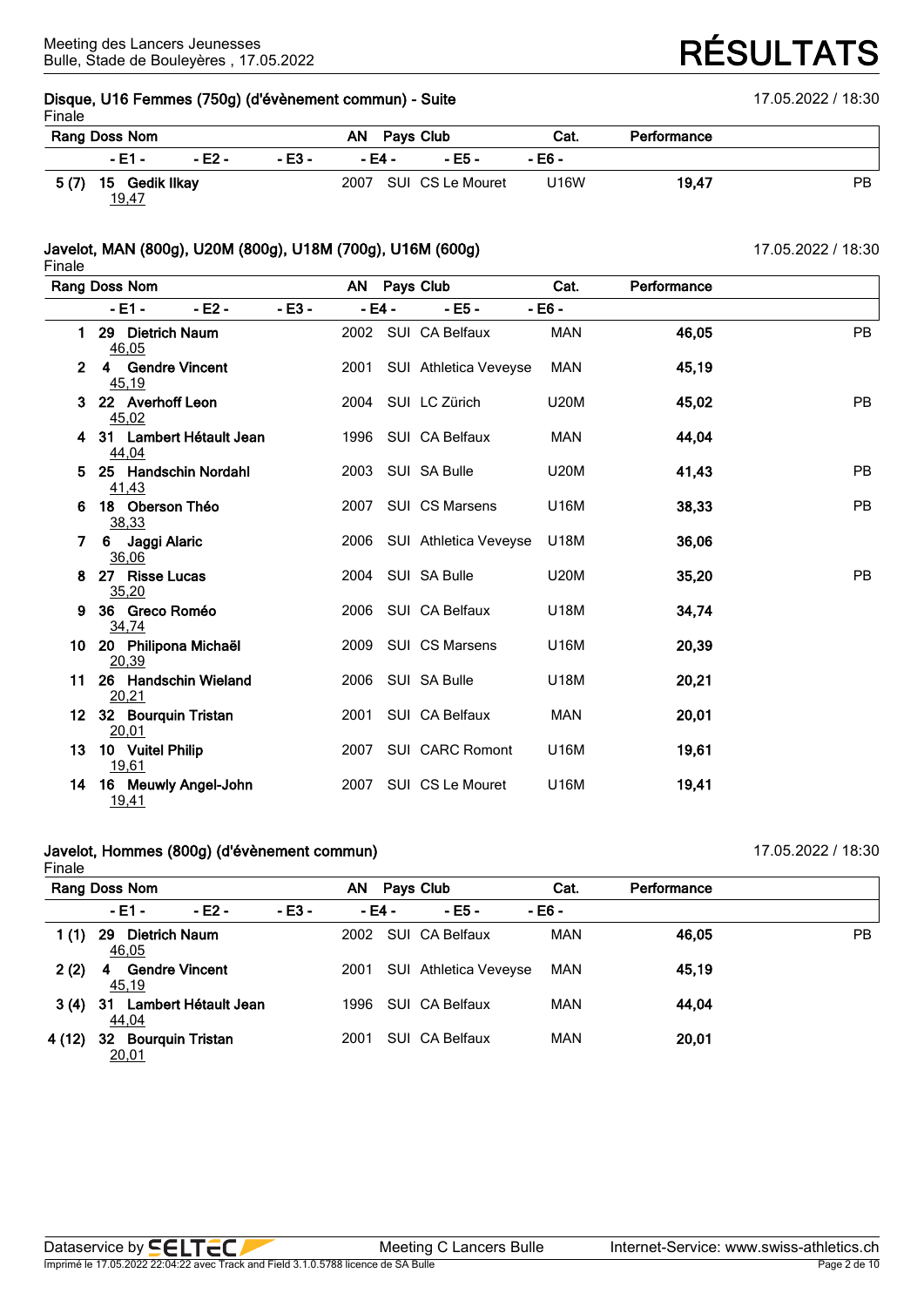## **Javelot, U20 Hommes (800g) (d'évènement commun)** 17.05.2022 / 18:30 Finale

|      | Rang Doss Nom                     |        |         | ΑN     | Pays Club     | Cat.        | Performance |           |
|------|-----------------------------------|--------|---------|--------|---------------|-------------|-------------|-----------|
|      | - E1 -                            | - E2 - | $-E3 -$ | - E4 - | $-E5-$        | - E6 -      |             |           |
| 1(3) | 22 Averhoff Leon<br>45,02         |        |         | 2004   | SUI LC Zürich | <b>U20M</b> | 45.02       | <b>PB</b> |
| 2(5) | 25 Handschin Nordahl<br>41,43     |        |         | 2003   | SUI SA Bulle  | <b>U20M</b> | 41.43       | <b>PB</b> |
| 3(8) | <b>Risse Lucas</b><br>27<br>35,20 |        |         | 2004   | SUI SA Bulle  | <b>U20M</b> | 35.20       | <b>PB</b> |

## **Javelot, U18 Hommes (700g) (d'évènement commun)** 17.05.2022 / 18:30

|       | Rang Doss Nom                 |        |        | AN.    | Pays Club                  | Cat.   | Performance |  |
|-------|-------------------------------|--------|--------|--------|----------------------------|--------|-------------|--|
|       | $-E1 -$                       | - E2 - | - E3 - | - E4 - | - E5 -                     | - E6 - |             |  |
| 1 (7) | Jaggi Alaric<br>- 6<br>36,06  |        |        | 2006   | SUI Athletica Veveyse U18M |        | 36,06       |  |
| 2(9)  | 36 Greco Roméo<br>34,74       |        |        | 2006   | SUI CA Belfaux             | U18M   | 34,74       |  |
| 3(11) | 26 Handschin Wieland<br>20,21 |        |        | 2006   | SUI SA Bulle               | U18M   | 20,21       |  |

### **Javelot, U16 Hommes (600g) (d'évènement commun)** 17.05.2022 / 18:30 Finale

|        | Rang Doss Nom                           |         | AN   | Pays Club  |                        | Cat.     | Performance |     |
|--------|-----------------------------------------|---------|------|------------|------------------------|----------|-------------|-----|
|        | $-E2 -$<br>$-E1 -$                      | $-E3 -$ |      | $-E4 -$    | $- E5 -$               | $- E6 -$ |             |     |
| 1(6)   | Oberson Théo<br>18<br><u>38,33</u>      |         | 2007 | <b>SUI</b> | CS Marsens             | U16M     | 38,33       | PB. |
| 2(10)  | Philipona Michaël<br>20<br>20,39        |         | 2009 |            | <b>SUI CS Marsens</b>  | U16M     | 20,39       |     |
| 3(13)  | <b>Vuitel Philip</b><br>10<br>19,61     |         | 2007 |            | <b>SUI CARC Romont</b> | U16M     | 19,61       |     |
| 4 (14) | <b>Meuwly Angel-John</b><br>16<br>19,41 |         | 2007 | SUI        | CS Le Mouret           | U16M     | 19.41       |     |

#### **Poids, WOM (4kg), U20W (4kg), U18W (3kg), U16W (3kg)** 17.05.2022 / 19:45 Finale

|              | Rang Doss Nom                      |         |             | AN Pays Club                |                                         | Cat.                       | Performance |           |
|--------------|------------------------------------|---------|-------------|-----------------------------|-----------------------------------------|----------------------------|-------------|-----------|
|              | - E1 -                             | $-E2 -$ | $-E3 -$     | - E4 -                      | $-E5 -$                                 | - E6 -                     |             |           |
|              | 24 Boss Sabrina                    | 12,57   | 11,64       |                             | 2005 SUI LV Thun<br>12,39 11,23         | U18W<br>12,36              | 12,57       |           |
| $\mathbf{2}$ | 1 Folly Marie                      | 10,05   | 9,62        | 2003 SUI AC Murten          | <u>11,34</u>                            | <b>U20W</b><br>11,26       | 11,34       |           |
| 3            | 3 Garo Charlotte<br>8,83 8,87      |         | 8,98        | 9,14                        | 2007 SUI Athletica Veveyse U16W<br>9,08 | 8,38                       | 9,14        | <b>PB</b> |
|              | 4 37 Nuoffer Chloé<br>7,03 8,21    |         | 8,06        | 2006 SUI CA Belfaux         | 6,98 7,14                               | U18W<br><u>8,79</u>        | 8,79        | PB        |
|              | 5 33 Gabaglio Jade<br>7,03 7,66    |         | 8,07        |                             | 2005 SUI CA Belfaux<br>7,42 8,60        | <b>U18W</b><br><u>8,67</u> | 8,67        | PB        |
|              | 6 34 Bremgartner Lara<br>8,33 7,09 |         | 8,36        | 2005 SUI CA Belfaux<br>8,40 | 8,16                                    | U18W<br>8,26               | 8,40        | PB        |
|              | 35 Chelali Léa<br>8,04 8,12        |         | 7,46        | 2006 SUI CA Belfaux<br>7,91 | 7,69                                    | U18W<br>7,12               | 8,12        | PB        |
| 8            | 8 Pidoux Cynthia<br>7,17           | 7.08    | <u>7,62</u> | 6,89                        | 2003 SUI CA Fribourg<br>7,24            | <b>U20W</b><br>6,61        | 7,62        |           |
| 9            | 19 Olling Elin<br>6,39             | 7,38    | 7,07        | 6,91                        | 2008 SUI CS Marsens<br>6,04             | <b>U16W</b><br>6,99        | 7,38        |           |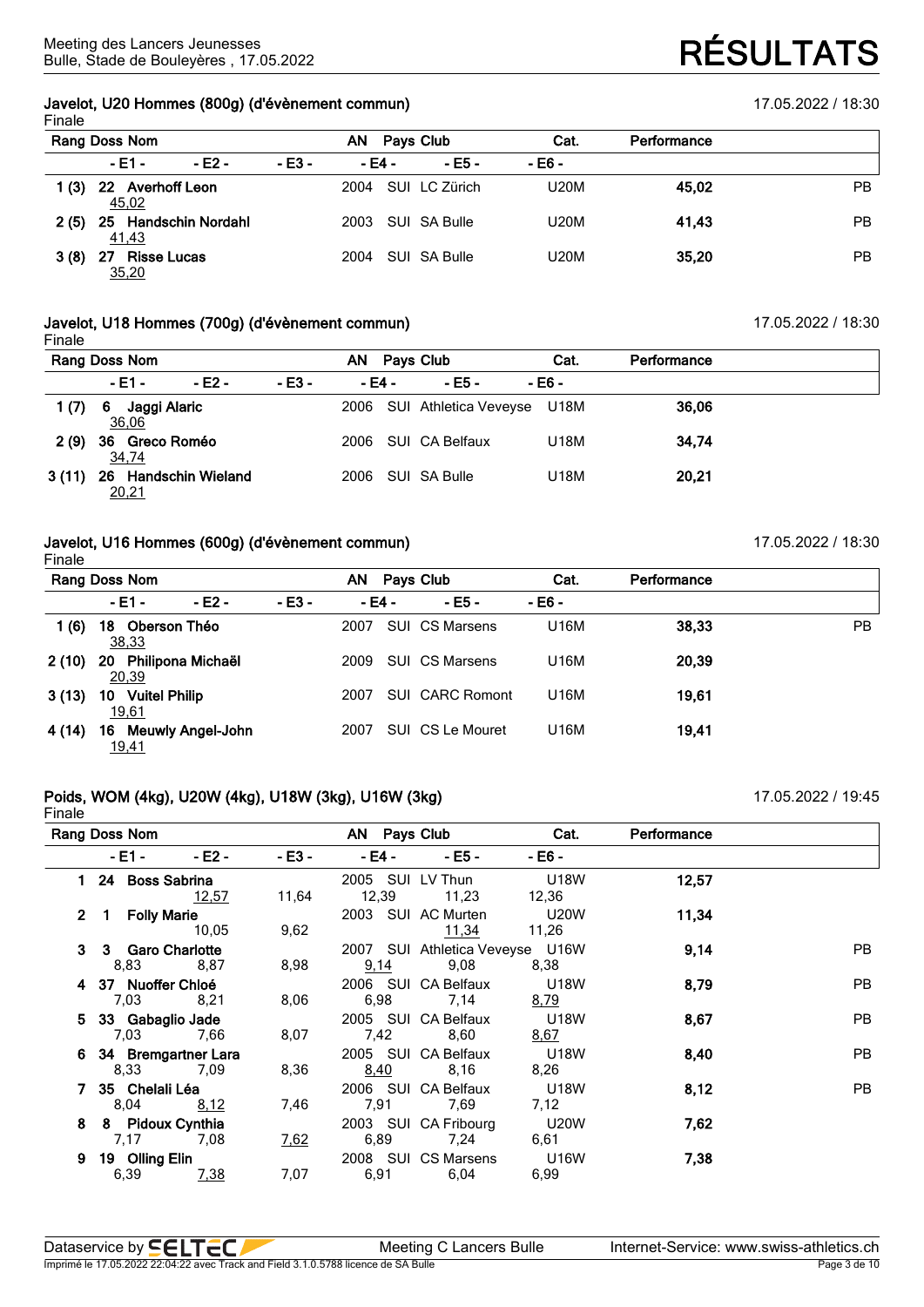### **Poids, WOM (4kg), U20W (4kg), U18W (3kg), U16W (3kg) - Suite** 17.05.2022 / 19:45 Finale

|      | Rang Doss Nom               |         |         | AN Pays Club |                                     | Cat.         | Performance |           |
|------|-----------------------------|---------|---------|--------------|-------------------------------------|--------------|-------------|-----------|
|      | $-E1 -$                     | $-E2 -$ | $-E3 -$ | $-E4 -$      | $- E5 -$                            | - E6 -       |             |           |
|      | 10 15 Gedik Ilkay<br>6,11   | 6.69    | 7,28    | 5,90         | 2007 SUI CS Le Mouret<br>5,92       | U16W<br>6,47 | 7,28        | PB.       |
|      | 11 17 Marro Céleste<br>6,71 | 6,25    | 7.05    | 6.94         | 2007 SUI CS Marsens<br>5.89         | U16W<br>7,24 | 7,24        | <b>PB</b> |
|      | 12 23 Boss Lorena<br>6.78   | 6,83    | 7,20    | 6,94         | 2009 SUI LV Thun<br>6.27            | U16W<br>6.90 | 7,20        | <b>PB</b> |
|      | 13 14 Savary Emma<br>4,78   | 5,15    | 5,81    | 5,54         | 2008 SUI Cottens Athlètes<br>6,15   | U16W<br>5,29 | 6,15        | <b>PB</b> |
| 14   | 13 Richoz Delphine<br>5,67  | 5,14    | 5,24    | 5,57         | 2009 SUI Cottens Athlètes<br>5,33   | U16W<br>4.96 | 5,67        | <b>PB</b> |
| 15 - | 28 Chillier Christiane      |         |         |              | 1947 SUI swiss masters<br>athletics | <b>WOM</b>   | 4,09        |           |
|      | 3,80                        | 3,91    | 3,62    | 3,84         | 4,09                                | 3,92         |             |           |
| 16   | 12 Pidoux Laetitia<br>3,74  | 3,58    | 3,74    | 3,27         | 2010 SUI Cottens Athlètes           | U16W<br>3,88 | 3,88        |           |

#### **Poids, Femmes (4kg) (d'évènement commun)** 17.05.2022 / 19:45 Finale

|        | Rang Doss Nom          |        |        | Pays Club<br>AN. |                                | Cat.       | Performance |
|--------|------------------------|--------|--------|------------------|--------------------------------|------------|-------------|
|        | $-$ F1 $-$             | - F2 - | - E3 - | - E4 -           | - E5 -                         | - F6 -     |             |
| 1 (15) | 28 Chillier Christiane |        |        | 1947             | SUI swiss masters<br>athletics | <b>WOM</b> | 4.09        |
|        | 3,80                   | 3,91   | 3,62   | 3.84             | 4,09                           | 3,92       |             |

### **Poids, U20 Femmes (4kg) (d'évènement commun)** 17.05.2022 / 19:45 Finale

|       | Rang Doss Nom |                               |        | ΑN<br>Pays Club    |                              | Cat.                 | Performance |  |
|-------|---------------|-------------------------------|--------|--------------------|------------------------------|----------------------|-------------|--|
|       | - E1 -        | - E2 -                        | - E3 - | - E4 -             | - E5 -                       | - E6 -               |             |  |
| 1 (2) |               | <b>Folly Marie</b><br>10.05   | 9,62   | 2003 SUI AC Murten | <u>11,34</u>                 | <b>U20W</b><br>11,26 | 11,34       |  |
| 2(8)  | 8<br>7.17     | <b>Pidoux Cynthia</b><br>7.08 | 7,62   | 6,89               | 2003 SUI CA Fribourg<br>7.24 | <b>U20W</b><br>6,61  | 7,62        |  |

## **Poids, U18 Femmes (3kg) (d'évènement commun)** 17.05.2022 / 19:45 Finale

|      | Rang Doss Nom               |                                 |        | AN            | Pays Club              | Cat.                 | Performance |           |
|------|-----------------------------|---------------------------------|--------|---------------|------------------------|----------------------|-------------|-----------|
|      | - E1 -                      | $-E2 -$                         | - E3 - | - E4 -        | - E5 -                 | - E6 -               |             |           |
| 1(1) | 24<br><b>Boss Sabrina</b>   | 12,57                           | 11,64  | 2005<br>12,39 | SUI LV Thun<br>11,23   | <b>U18W</b><br>12,36 | 12.57       |           |
| 2(4) | Nuoffer Chloé<br>37<br>7,03 | 8.21                            | 8,06   | 2006<br>6.98  | SUI CA Belfaux<br>7.14 | <b>U18W</b><br>8,79  | 8,79        | <b>PB</b> |
| 3(5) | Gabaglio Jade<br>33<br>7.03 | 7.66                            | 8,07   | 2005<br>7.42  | SUI CA Belfaux<br>8.60 | <b>U18W</b><br>8,67  | 8,67        | PB.       |
| 4(6) | 34<br>8,33                  | <b>Bremgartner Lara</b><br>7.09 | 8,36   | 2005<br>8,40  | SUI CA Belfaux<br>8.16 | <b>U18W</b><br>8,26  | 8,40        | <b>PB</b> |
| 5(7) | Chelali Léa<br>35<br>8.04   | 8,12                            | 7,46   | 2006<br>7,91  | SUI CA Belfaux<br>7,69 | <b>U18W</b><br>7,12  | 8,12        | <b>PB</b> |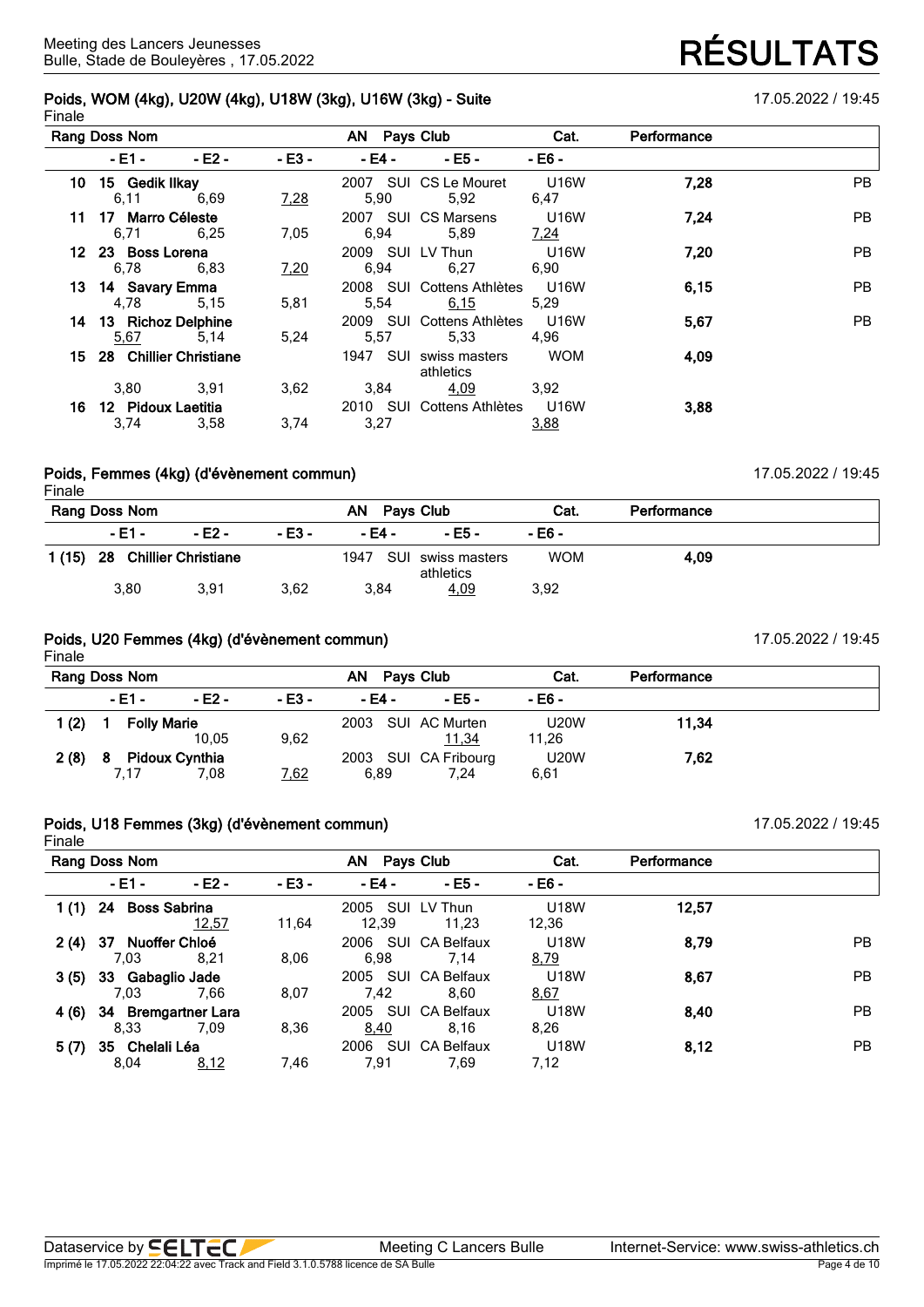## **Poids, U16 Femmes (3kg) (d'évènement commun)** 17.05.2022 / 19:45 Finale

|        | Rang Doss Nom                     |             |          | AN Pays Club |                                         | Cat.                       | Performance |           |
|--------|-----------------------------------|-------------|----------|--------------|-----------------------------------------|----------------------------|-------------|-----------|
|        | $-E1 -$                           | $-E2 -$     | $- E3 -$ | - E4 -       | $-E5 -$                                 | - E6 -                     |             |           |
| 1(3)   | 3 Garo Charlotte<br>8,83          | 8.87        | 8,98     | <u>9,14</u>  | 2007 SUI Athletica Veveyse U16W<br>9.08 | 8,38                       | 9,14        | PB.       |
| 2(9)   | 19 Olling Elin<br>6,39            | <u>7,38</u> | 7,07     | 6.91         | 2008 SUI CS Marsens<br>6.04             | <b>U16W</b><br>6,99        | 7,38        |           |
| 3(10)  | 15 Gedik Ilkay<br>6,11            | 6,69        | 7,28     | 5,90         | 2007 SUI CS Le Mouret<br>5,92           | <b>U16W</b><br>6,47        | 7,28        | <b>PB</b> |
| 4 (11) | 17 Marro Céleste<br>6,71          | 6,25        | 7,05     | 6,94         | 2007 SUI CS Marsens<br>5.89             | <b>U16W</b><br><u>7,24</u> | 7,24        | PB        |
| 5(12)  | 23 Boss Lorena<br>6,78            | 6,83        | 7,20     | 6.94         | 2009 SUI LV Thun<br>6,27 6,90           | <b>U16W</b>                | 7,20        | PB        |
|        | 6 (13) 14 Savary Emma<br>4,78     | 5,15        | 5,81     | 5,54         | 2008 SUI Cottens Athlètes<br>6,15       | <b>U16W</b><br>5,29        | 6,15        | PB        |
|        | 7 (14) 13 Richoz Delphine<br>5,67 | 5,14        | 5,24     | 5,57         | 2009 SUI Cottens Athlètes<br>5,33       | U16W<br>4,96               | 5,67        | PB        |
| 8(16)  | 12 Pidoux Laetitia<br>3,74        | 3.58        | 3,74     | 3,27         | 2010 SUI Cottens Athlètes U16W          | 3,88                       | 3,88        |           |

## **Disque, MAN (2kg), U20M (1,75kg), U18M (1,5kg), U16M (1kg)** 17.05.2022 / 19:45

Finale **Rang Doss Nom AN Pays Club Cat. Performance - E1 - - E2 - - E3 - - E4 - - E5 - - E6 - 1 5 Hirsbrunner Nicolas** 2004 SUI Athletica Veveyse U20M **36,93** PB 36,93 **2 29 Dietrich Naum** 2002 SUI CA Belfaux MAN **35,81** 35,81 **3 18 Oberson Théo** 2007 SUI CS Marsens U16M **35,29** PB 35,29 **4 38 Schenker Laurent** 1996 SUI CA Marly MAN **32,66** 32,66 **5 25 Handschin Nordahl** 2003 SUI SA Bulle U20M **30,03** PB 30,03 **6 7 Niggli Timo** 2005 SUI Athletica Veveyse U18M **27,99** PB 27,99 **7 16 Meuwly Angel-John** 2007 SUI CS Le Mouret U16M **27,96** PB 27,96 **8 4 Gendre Vincent** 2001 SUI Athletica Veveyse MAN **27,95** PB 27,95 **9 31 Lambert Hétault Jean** 1996 SUI CA Belfaux MAN **26,71** PB 26,71 **10 30 Gerosa Baptiste** 2003 SUI CA Belfaux U20M **23,03** 23,03 **11 32 Bourquin Tristan** 2001 SUI CA Belfaux MAN **22,72** 22,72 **12 6 Jaggi Alaric** 2006 SUI Athletica Veveyse U18M **22,52** 22,52 **13 26 Handschin Wieland** 2006 SUI SA Bulle U18M **16,21** 16,21 **27 Risse Lucas** 2004 SUI SA Bulle U20M **sEv**

Imprimé le 17.05.2022 22:04:22 avec Track and Field 3.1.0.5788 licence de SA Bulle

-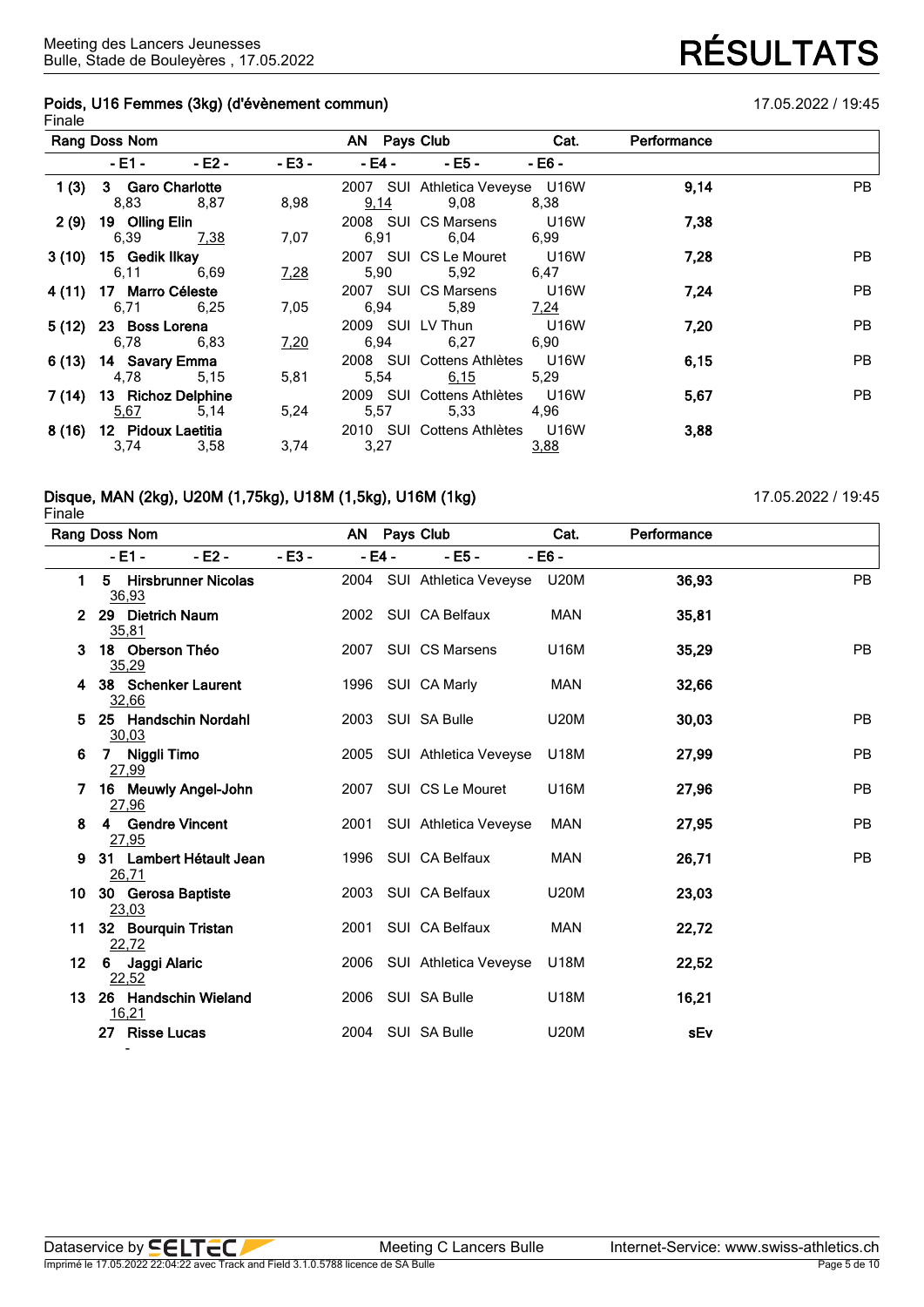## **Disque, Hommes (2kg) (d'évènement commun)** 17.05.2022 / 19:45 Finale

|       | Rang Doss Nom                       |                         |         | AN   |        | Pays Club                    | Cat.       | Performance |           |
|-------|-------------------------------------|-------------------------|---------|------|--------|------------------------------|------------|-------------|-----------|
|       | - E1 -                              | - E2 -                  | $-E3 -$ |      | - E4 - | - E5 -                       | - E6 -     |             |           |
| 1(2)  | <b>Dietrich Naum</b><br>29<br>35,81 |                         |         | 2002 |        | SUI CA Belfaux               | <b>MAN</b> | 35,81       |           |
| 2(4)  | 38<br>32,66                         | <b>Schenker Laurent</b> |         | 1996 |        | SUI CA Marly                 | <b>MAN</b> | 32,66       |           |
| 3(8)  | 4<br>27,95                          | <b>Gendre Vincent</b>   |         | 2001 |        | <b>SUI</b> Athletica Veveyse | MAN        | 27,95       | <b>PB</b> |
| 4 (9) | 31<br>26,71                         | Lambert Hétault Jean    |         | 1996 |        | SUI CA Belfaux               | <b>MAN</b> | 26,71       | <b>PB</b> |
| 5(11) | 32<br><u>22,72</u>                  | <b>Bourquin Tristan</b> |         | 2001 |        | SUI CA Belfaux               | <b>MAN</b> | 22,72       |           |

## **Disque, U20 Hommes (1,75kg) (d'évènement commun)** 17.05.2022 / 19:45

| Finale |                                                      |                            |         |        |                       |             |             |           |
|--------|------------------------------------------------------|----------------------------|---------|--------|-----------------------|-------------|-------------|-----------|
|        | Rang Doss Nom                                        |                            |         | AN     | Pays Club             | Cat.        | Performance |           |
|        | - E1 -                                               | - E2 -                     | $-E3 -$ | - E4 - | - E5 -                | - E6 -      |             |           |
| 1(1)   | 5<br>36,93                                           | <b>Hirsbrunner Nicolas</b> |         | 2004   | SUI Athletica Veveyse | U20M        | 36,93       | <b>PB</b> |
| 2(5)   | 25<br>30,03                                          | <b>Handschin Nordahl</b>   |         | 2003   | SUI SA Bulle          | <b>U20M</b> | 30,03       | <b>PB</b> |
| 3(10)  | <b>Gerosa Baptiste</b><br>30<br>23,03                |                            |         | 2003   | SUI CA Belfaux        | <b>U20M</b> | 23,03       |           |
|        | <b>Risse Lucas</b><br>27<br>$\overline{\phantom{0}}$ |                            |         | 2004   | SUI SA Bulle          | <b>U20M</b> | sEv         |           |

## **Disque, U18 Hommes (1,5kg) (d'évènement commun)** 17.05.2022 / 19:45

Finale **Rang Doss Nom AN Pays Club Cat. Performance - E1 - - E2 - - E3 - - E4 - - E5 - - E6 - 1 (6) 7 Niggli Timo** 2005 SUI Athletica Veveyse U18M **27,99** PB 27,99 **2 (12) 6 Jaggi Alaric** 2006 SUI Athletica Veveyse U18M **22,52** 22.52 **3 (13) 26 Handschin Wieland** 2006 SUI SA Bulle U18M **16,21** 16,21

### **Disque, U16 Hommes (1kg) (d'évènement commun)** 17.05.2022 / 19:45 Finale

**Rang Doss Nom AN Pays Club Cat. Performance - E1 - - E2 - - E3 - - E4 - - E5 - - E6 - 1 (3) 18 Oberson Théo** 2007 SUI CS Marsens U16M **35,29** PB 35,29 **2 (7) 16 Meuwly Angel-John** 2007 SUI CS Le Mouret U16M **27,96** PB 27,96

## **Poids, MAN (7,26kg), U20M (6kg), U18M (5kg), U16M (4kg)** 17.05.2022 / 21:00

## Finale **Rang Doss Nom AN Pays Club Cat. Performance - E1 - - E2 - - E3 - - E4 - - E5 - - E6 - 1 5 Hirsbrunner Nicolas** 2004 SUI Athletica Veveyse U20M **11,79** 11,49 11,72 11,68 <u>11,79</u> 11,48 11,45 **2 18 Oberson Théo** 2007 SUI CS Marsens U16M **10,98** PB 10,40 10,45 <u>10,98</u> x x x

| Dataservice by <b>SELTEC</b>                                                       | Meeting C Lancers Bulle | Internet-Service: www.swiss-athletics.ch |
|------------------------------------------------------------------------------------|-------------------------|------------------------------------------|
| Imprimé le 17.05.2022 22:04:22 avec Track and Field 3.1.0.5788 licence de SA Bulle |                         | Page 6 de 10                             |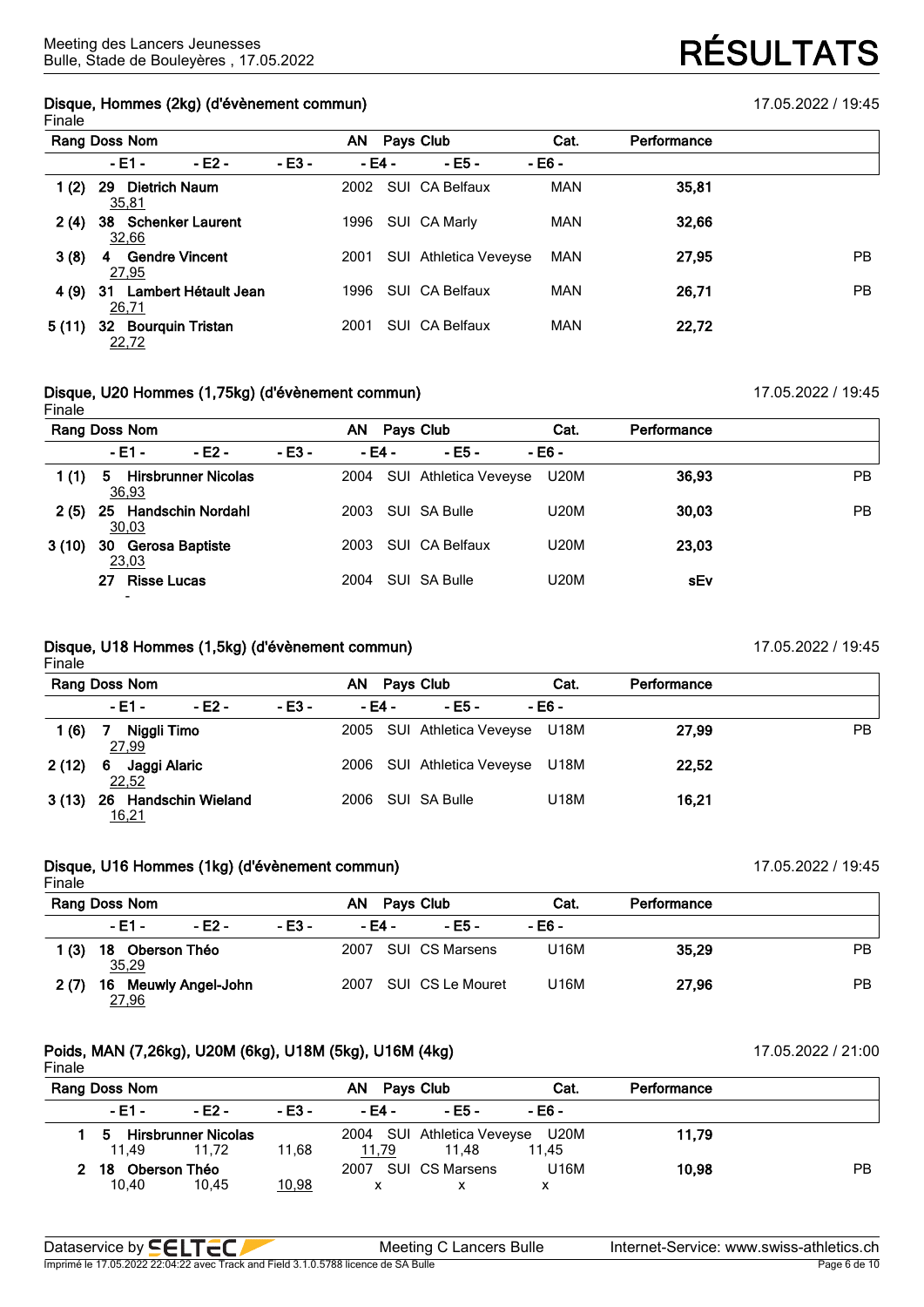## **Poids, MAN (7,26kg), U20M (6kg), U18M (5kg), U16M (4kg) - Suite** 17.05.2022 / 21:00 **Finale**

**RÉSULTATS** 

|    | Rang Doss Nom                             |                          |              |                                                                                                                                                                                                                                                                                                  | AN Pays Club <b>Example 20</b>          | Cat.                       | Performance |    |
|----|-------------------------------------------|--------------------------|--------------|--------------------------------------------------------------------------------------------------------------------------------------------------------------------------------------------------------------------------------------------------------------------------------------------------|-----------------------------------------|----------------------------|-------------|----|
|    | - E1 - III - III                          | - E2 -                   | $-E3 -$      | $-E4$ – $-$                                                                                                                                                                                                                                                                                      | $- E5 -$                                | - E6 -                     |             |    |
|    | 3 30 Gerosa Baptiste<br>$10,10$ 9,71      |                          | 10,60        | 9,91                                                                                                                                                                                                                                                                                             | 2003 SUI CA Belfaux<br><u>10,67</u>     | <b>U20M</b><br>10,35       | 10,67       |    |
| 4  | 29 Dietrich Naum<br>$\frac{10,00}{9,71}$  |                          | 9,85         | 9,25                                                                                                                                                                                                                                                                                             | 2002 SUI CA Belfaux<br>9,41             | MAN<br>9,15                | 10,00       |    |
|    | 5 36 Greco Roméo<br>9,64 x                |                          | 9,02         | $\mathsf{X}$ and $\mathsf{X}$ and $\mathsf{X}$ are $\mathsf{X}$ and $\mathsf{X}$ and $\mathsf{X}$ are $\mathsf{X}$ and $\mathsf{X}$ are $\mathsf{X}$ and $\mathsf{X}$ are $\mathsf{X}$ and $\mathsf{X}$ are $\mathsf{X}$ and $\mathsf{X}$ are $\mathsf{X}$ and $\mathsf{X}$ are $\mathsf{X}$ and | 2006 SUI CA Belfaux<br>9,05             | U18M<br><u>9,68</u>        | 9,68        |    |
|    | 6 31 Lambert Hétault Jean<br>$\mathsf{x}$ | <u>9,46</u>              | $\mathsf{x}$ |                                                                                                                                                                                                                                                                                                  | 1996 SUI CA Belfaux<br>9,18 9,40        | MAN<br>9,27                | 9,46        | PB |
|    | 7 32 Bourquin Tristan                     | $\frac{9,22}{8,79}$ 8,82 |              |                                                                                                                                                                                                                                                                                                  | 2001 SUI CA Belfaux<br>8,62 8,31        | <b>MAN</b><br>8,53         | 9,22        |    |
| 8. | 27 Risse Lucas                            | 8,58 7,95                | 8,60         | x 8,78                                                                                                                                                                                                                                                                                           | 2004 SUI SA Bulle                       | <b>U20M</b><br><u>8,90</u> | 8,90        | PB |
| 9  | 16 Meuwly Angel-John<br>8,02 7,84         |                          | 7,49         |                                                                                                                                                                                                                                                                                                  | 2007 SUI CS Le Mouret U16M<br>7,22 7,84 | <u>8,13</u>                | 8,13        |    |
| 10 | 7 Niggli Timo                             |                          | 7.58         | 7,33                                                                                                                                                                                                                                                                                             | 2005 SUI Athletica Veveyse U18M<br>7.08 | 7,82                       | 7,95        | PB |
| 11 | 11 Labastrou Luca<br>6,31                 | 6,31                     | 6,44         | 6,11                                                                                                                                                                                                                                                                                             | 2010 SUI Cottens Athlètes<br>6,75       | U16M<br>6,66               | 6,75        |    |

## **Poids, Hommes (7,26kg) (d'évènement commun)** 17.05.2022 / 21:00 Finale

|       | Rang Doss Nom                |                              |         | AN           | <b>Pays Club</b>            | Cat.               | Performance |    |
|-------|------------------------------|------------------------------|---------|--------------|-----------------------------|--------------------|-------------|----|
|       | - E1 -                       | $-E2 -$                      | $-E3 -$ | - E4 -       | - E5 -                      | - E6 -             |             |    |
| 1 (4) | Dietrich Naum<br>29<br>10,00 | 9.71                         | 9.85    | 9.25         | 2002 SUI CA Belfaux<br>9.41 | <b>MAN</b><br>9.15 | 10,00       |    |
| 2 (6) | -31<br>x                     | Lambert Hétault Jean<br>9,46 | х       | 1996<br>9.18 | SUI CA Belfaux<br>9.40      | <b>MAN</b><br>9,27 | 9.46        | PB |
| 3(7)  | 32 Bourquin Tristan<br>9,22  | 8,79                         | 8,82    | 2001<br>8,62 | SUI CA Belfaux<br>8,31      | <b>MAN</b><br>8,53 | 9.22        |    |

## **Poids, U20 Hommes (6kg) (d'évènement commun)** 17.05.2022 / 21:00 Finale

|      | Rang Doss Nom                    |                              |         | AN<br>Pavs Club |                                          | Cat.                 | Performance |    |
|------|----------------------------------|------------------------------|---------|-----------------|------------------------------------------|----------------------|-------------|----|
|      | - E1 -                           | - E2 -                       | $-E3 -$ | - E4 -          | - E5 -                                   | - E6 -               |             |    |
| 1(1) | 5.<br>11.49                      | Hirsbrunner Nicolas<br>11.72 | 11,68   | 11,79           | 2004 SUI Athletica Veveyse U20M<br>11.48 | 11.45                | 11.79       |    |
| 2(3) | 30 Gerosa Baptiste<br>10.10      | 9.71                         | 10.60   | 2003<br>9,91    | SUI CA Belfaux<br>10,67                  | <b>U20M</b><br>10,35 | 10.67       |    |
| 3(8) | <b>Risse Lucas</b><br>27<br>8.58 | 7,95                         | 8,60    | 2004<br>X       | SUI SA Bulle<br>8,78                     | <b>U20M</b><br>8,90  | 8,90        | PB |

#### **Poids, U18 Hommes (5kg) (d'évènement commun)** 17.05.2022 / 21:00 Finale

|       | Rang Doss Nom  |        |        | Pays Club<br>AN .   |                                 | Cat.   | Performance |    |
|-------|----------------|--------|--------|---------------------|---------------------------------|--------|-------------|----|
|       | $-E1 -$        | - E2 - | - E3 - | - E4 -              | - E5 -                          | - E6 - |             |    |
| 1 (5) | 36 Greco Roméo |        |        | 2006 SUI CA Belfaux |                                 | U18M   | 9.68        |    |
|       | 9.64           |        | 9,02   |                     | 9.05                            | 9,68   |             |    |
| 2(10) | Niggli Timo    |        |        |                     | 2005 SUI Athletica Veveyse U18M |        | 7,95        | PB |
|       | <u>7,95</u>    | 7.46   | 7.58   | 7,33                | 7.08                            | 7,82   |             |    |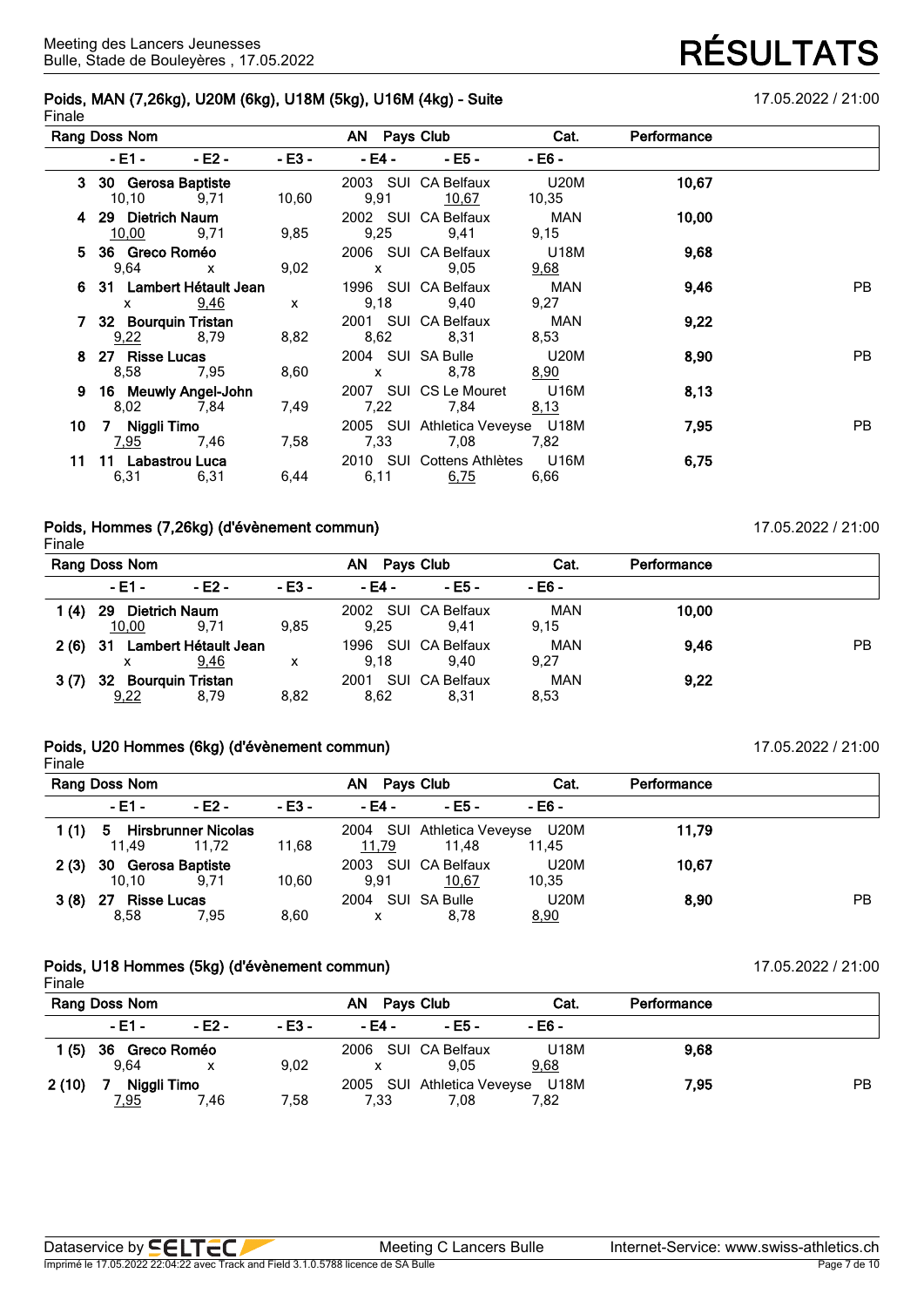## **Poids, U16 Hommes (4kg) (d'évènement commun)** 17.05.2022 / 21:00 Finale

|         | Rang Doss Nom                |         |              | AN<br><b>Pays Club</b> |                                   | Cat.         | Performance |           |
|---------|------------------------------|---------|--------------|------------------------|-----------------------------------|--------------|-------------|-----------|
|         | $-E1 -$                      | $-E2 -$ | $-E3 -$      | - E4 -                 | - E5 -                            | $-E6 -$      |             |           |
| 1 $(2)$ | 18 Oberson Théo<br>10.40     | 10.45   | <u>10,98</u> | 2007                   | <b>SUI CS Marsens</b>             | U16M<br>х    | 10,98       | <b>PB</b> |
| 2(9)    | 16 Meuwly Angel-John<br>8.02 | 7.84    | 7.49         | 7.22                   | 2007 SUI CS Le Mouret<br>7.84     | U16M<br>8,13 | 8,13        |           |
| 3(11)   | Labastrou Luca<br>6,31       | 6,31    | 6,44         | 6,11                   | 2010 SUI Cottens Athlètes<br>6,75 | U16M<br>6,66 | 6,75        |           |

## **Javelot, WOM (600g), U20W (600g), U18W (500g), U16W (400g)** 17.05.2022 / 21:00 Finale

**Rang Doss Nom AN Pays Club Cat. Performance - E1 - - E2 - - E3 - - E4 - - E5 - - E6 - 1 24 Boss Sabrina** 2005 SUI LV Thun U18W **51,43** PB 51,43 **2 1 Folly Marie** 2003 SUI AC Murten U20W **34,35** 34,35 **3 34 Bremgartner Lara** 2005 SUI CA Belfaux U18W **28,66** 28,66 **4 23 Boss Lorena** 2009 SUI LV Thun U16W **26,43** 26,43 **5 17 Marro Céleste** 2007 SUI CS Marsens U16W **25,81** PB 25,81 **6 15 Gedik Ilkay** 2007 SUI CS Le Mouret U16W **22,95** PB 22,95 **7 37 Nuoffer Chloé** 2006 SUI CA Belfaux U18W **22,87** 22,87 **8 19 Olling Elin** 2008 SUI CS Marsens U16W **22,39** PB 22,39 **9 33 Gabaglio Jade** 2005 SUI CA Belfaux U18W **21,14** 21,14 **10 35 Chelali Léa** 2006 SUI CA Belfaux U18W **19,98** 19,98 **11 9 Joye Marine** 2007 SUI CARC Romont U16W **10,29** 10,29 **2 Hess Camille** 2000 SUI AC Murten WOM **sEv** -

#### **Javelot, Femmes (600g) (d'évènement commun)** 17.05.2022 / 21:00 Finale

| Rang Doss Nom |                |        |         | AN Pays Club |                    | Cat.       | Performance |
|---------------|----------------|--------|---------|--------------|--------------------|------------|-------------|
|               | $-E1 -$        | - E2 - | $-E3 -$ | - E4 -       | - E5 -             | - E6 -     |             |
|               | 2 Hess Camille |        |         |              | 2000 SUI AC Murten | <b>WOM</b> | sEv         |
|               | $\sim$         |        |         |              |                    |            |             |

# **Javelot, U20 Femmes (600g) (d'évènement commun)** 17.05.2022 / 21:00

Finale

|  | $1 - 0 - 000010100$ |  |  |
|--|---------------------|--|--|
|  |                     |  |  |
|  |                     |  |  |

| טוטווו                             |        |        |        |              |                    |        |             |  |
|------------------------------------|--------|--------|--------|--------------|--------------------|--------|-------------|--|
| <b>Rang Doss Nom</b>               |        |        |        | AN Pays Club |                    | Cat.   | Performance |  |
|                                    | - E1 - | - E2 - | - E3 - | - E4 -       | - F5 -             | - E6 - |             |  |
| (2)<br><b>Folly Marie</b><br>34,35 |        |        |        |              | 2003 SUI AC Murten | U20W   | 34,35       |  |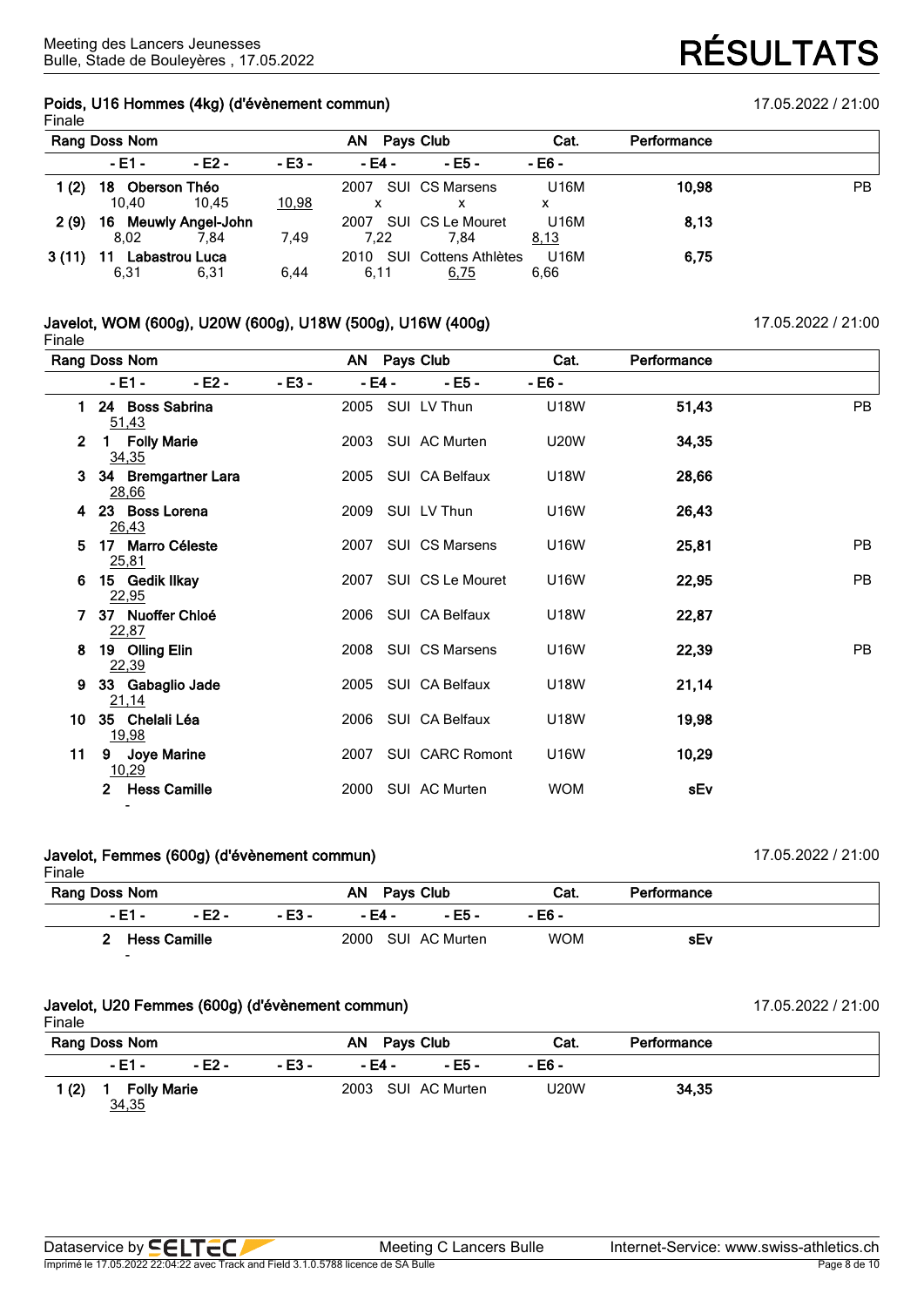## **Javelot, U18 Femmes (500g) (d'évènement commun)** 17.05.2022 / 21:00 Finale

|       | Rang Doss Nom                          |         |        | AN     | Pays Club      | Cat.        | Performance |           |
|-------|----------------------------------------|---------|--------|--------|----------------|-------------|-------------|-----------|
|       | $-E1 -$                                | $-E2 -$ | - E3 - | - E4 - | $-E5 -$        | - E6 -      |             |           |
| 1 (1) | <b>Boss Sabrina</b><br>24<br>51,43     |         |        | 2005   | SUI LV Thun    | <b>U18W</b> | 51,43       | <b>PB</b> |
| 2(3)  | <b>Bremgartner Lara</b><br>34<br>28,66 |         |        | 2005   | SUI CA Belfaux | U18W        | 28,66       |           |
| 3(7)  | Nuoffer Chloé<br>37<br>22,87           |         |        | 2006   | SUI CA Belfaux | U18W        | 22,87       |           |
| 4(9)  | Gabaglio Jade<br>33<br>21,14           |         |        | 2005   | SUI CA Belfaux | <b>U18W</b> | 21,14       |           |
| 5(10) | Chelali Léa<br>35<br>19,98             |         |        | 2006   | SUI CA Belfaux | U18W        | 19,98       |           |

### **Javelot, U16 Femmes (400g) (d'évènement commun)** 17.05.2022 / 21:00 Finale

**Rang Doss Nom AN Pays Club Cat. Performance - E1 - - E2 - - E3 - - E4 - - E5 - - E6 - 1 (4) 23 Boss Lorena** 2009 SUI LV Thun U16W **26,43** 26,43 **2 (5) 17 Marro Céleste** 2007 SUI CS Marsens U16W **25,81** PB 25,81 **3 (6) 15 Gedik Ilkay** 2007 SUI CS Le Mouret U16W **22,95** PB 22,95 **4 (8) 19 Olling Elin** 2008 SUI CS Marsens U16W **22,39** PB 22,39 **5 (11) 9 Joye Marine** 2007 SUI CARC Romont U16W **10,29** 10,29